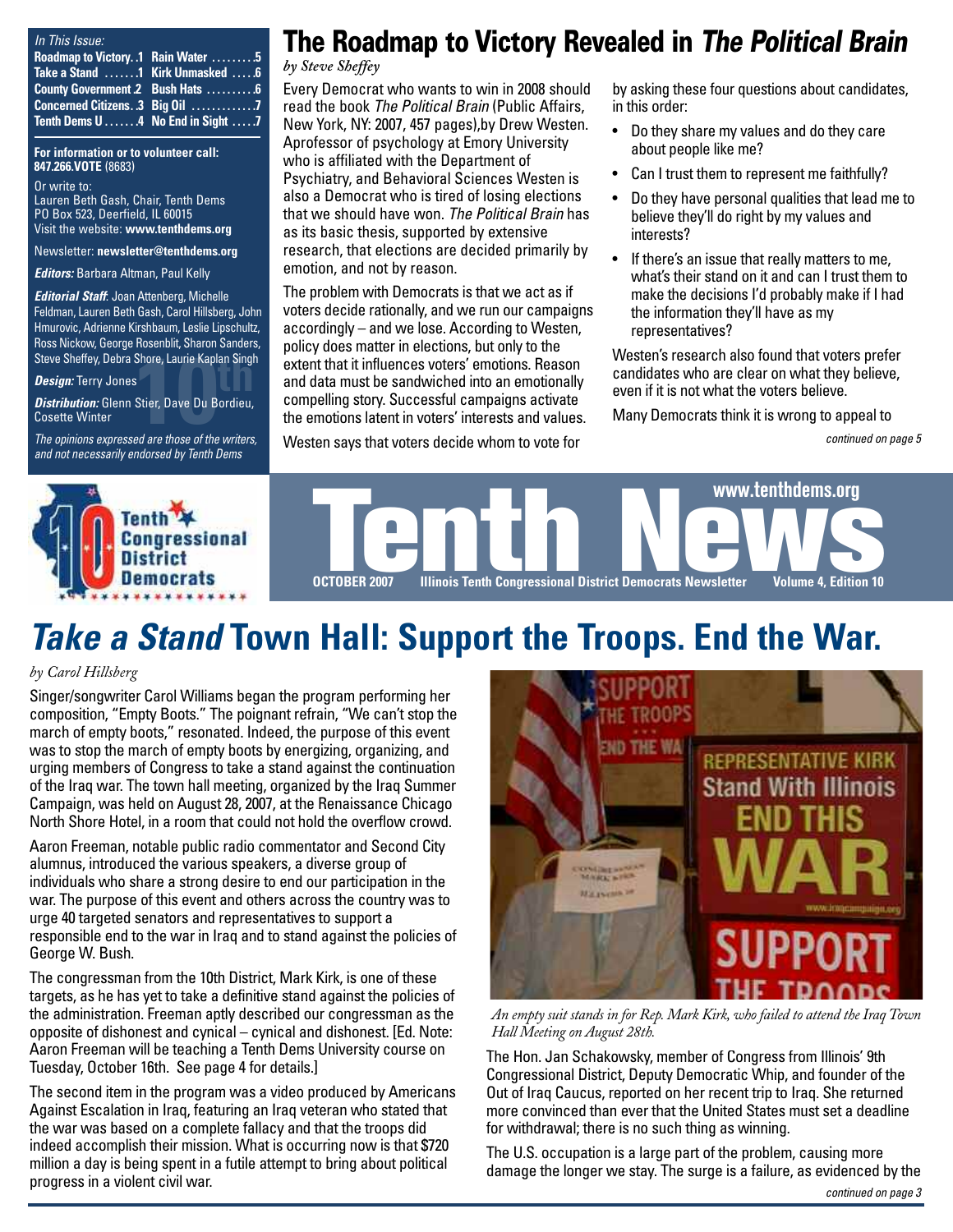# **Hidden Lake County Government** *by Michelle Feldman*

What can Lake County officials do, and what can't they do?

When there is a minor car accident in Lake County, with property damage only and no injuries, vehicles that are left on the road block traffic. The Lake County Board had to ask for a revision of the Illinois Vehicle Code to require drivers to tow or push these vehicles to the shoulder of the road or to a side street.

As an incentive for Brownfield development, the county would like to waive the late fees on back property taxes a developer would pay. The developer would still pay the back taxes on the property, but the county has no authority to waive the fee which, when collected, goes entirely to the county.

When new schools are constructed in the county, inspections are often conducted by retired school superintendents rather than building and construction experts.

These examples of curbs on Lake County's authority – recounted courtesy of Carol Spielman, Lake County Board member, who taught a class at Tenth Dems University on August 27 about "The Power of Lake County" – arise out of the Illinois State Constitution and the powers it gives to counties. (Cook County is the exception and is under Home Rule.)



*Carol Spielman, Lauren Beth Gash and Anne Flanigan Bassi (Lake County Board, Dist 23)*

"Lake County has responsibilities without the authority," Carol said. "Perhaps we need not expand the county's taxing power but can broaden our authority to meet the needs of the county." Carol is excited that there will be an opportunity in 2008 for us to vote on whether Illinois should call a Constitutional Convention.

During the class, Carol reviewed the major issues the County Board is currently addressing. Transportation funding is a continuous challenge, especially because the county does not have a motor fuel tax. The Board is reviewing several options for Winchester House, Lake County's nursing home. Alternatives include closing the nursing home, spending the dollars to fix the current building, or building a new smaller facility and plan for supportive living.

The County Board is anxious for resolution of its lawsuit regarding the expensive removal of a major pile of dirt left at the site after development of the new homes at Fort Sheridan. The other hot issue is where in Lake County is the most appropriate place to hold the 2016 Olympic equestrian activity. There is concern that holding the event in our preserves will be damaging to our natural resources, yet having an Olympic event in Lake County will bring economic benefits.

These are the questions TDU Prof. Carol Spielman posed to the class. Take the test to see how knowledgeable you are about Lake County government.

- 1. Who is the president of the Lake County Board and how is the person placed in that position?
- 2. How many municipalities and townships are in Lake County?
- 3. How is the Forest Preserve Board chosen?
- 4. Name three functions of the county Health Department.
- 5. If you have a complaint about your property assessment and the issue is not resolved with your township assessor, what are your next two steps of appeal?
- 6. Where are the Lake County jail and the county juvenile center?

### Answers:

- *1. Suzi Schmidt; elected president by the County Board members.*
- *2. 52 municipalities and 18 townships.*
- *3. All Lake County Board members serve on the Forest Preserve Board.*
- *4. Three examples are: provide health clinics for the uninsured and underinsured, inspect all restaurants in the county, and check water wells.*
- *5. First, the homeowner would go to the Lake County Board of Review. If still dissatisfied, the homeowner could appeal to the state, which holds monthly hearings in the county.*
- *6. The jail is in Waukegan, and the juvenile center is in Vernon Hills.*

If you scored 6, you attended the class or are a Lake County Board member.

If you scored 1-5, you should definitely attend the next class about Lake County.

Thanks to Carol for a wonderful overview of Lake County government.



*Karen McCormick and other Tenth Dems enjoying the Hel's Kitchen buffet at Tenth Dems Ravinia Night on September 7th.*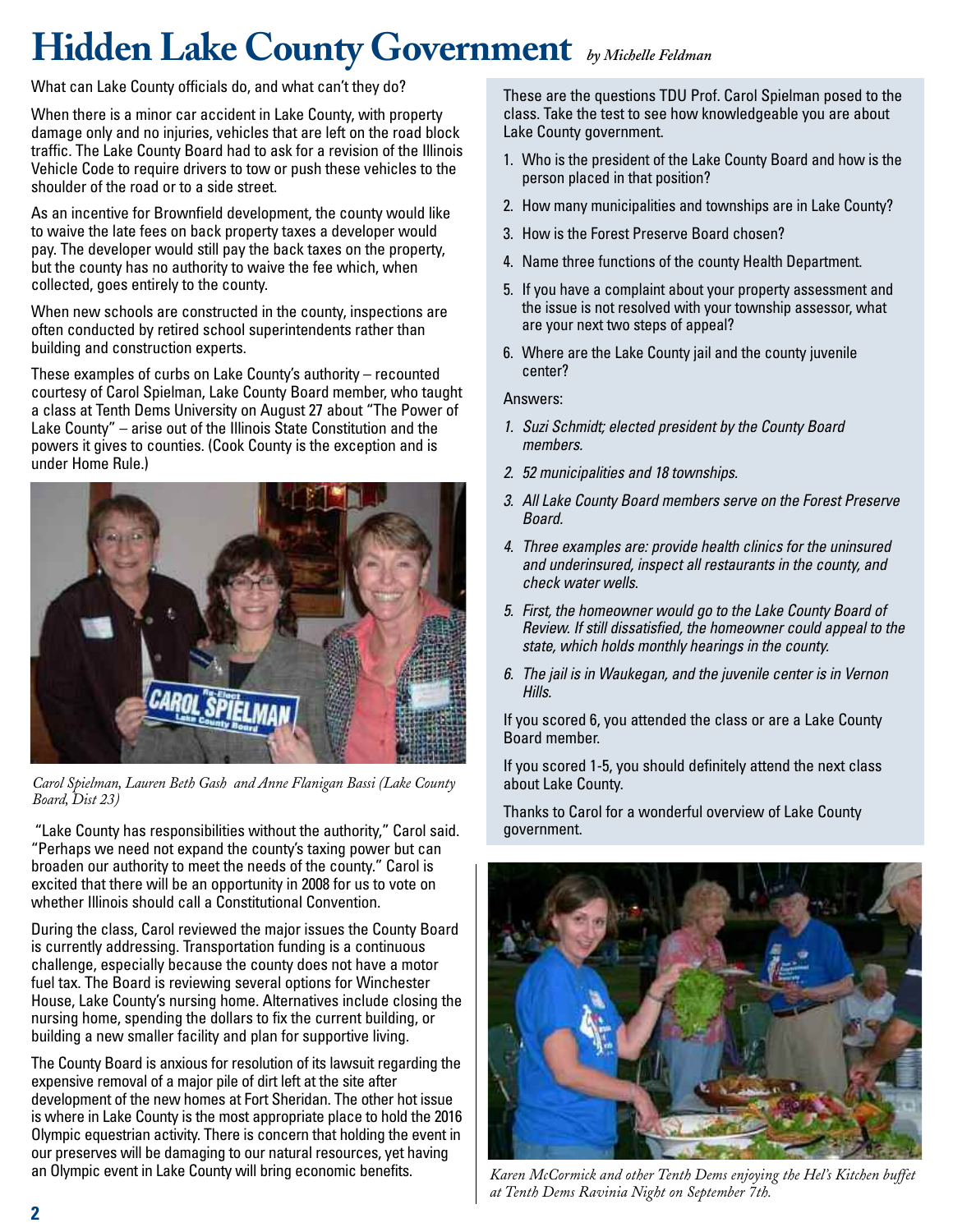### **Town Hall** *continued from page 1*

fact that the Congressional delegation had to travel even short distances by Blackhawk helicopter.

Political reconciliation won't be accomplished this September or next September; Iraq is a nation in transition. Rep. Schakowsky reminded us of the crucial needs that could be met with the \$12 billion a month spent in Iraq, and the importance of stopping the tragic loss of life  $$ both American and Iraqi. She urged us not to let anyone in Congress off the hook, not to send one more loved one to die in a war that should not have been.

Eugene Cherry, Specialist and Combat Medic with the Tenth



Mountain Division of the U.S. Army, served in Iraq from July 2004 to July 2005 and went AWOL as an act of conscience. Aptly billed as "A Veteran Speaks Out," he stated that the mission was never clearly defined and that rather than helping to rebuild, U.S. forces were doing collateral damage in Iraq. The charges against Specialist Cherry have been dropped.

In the next 15 seconds, \$125,000 will be squandered and 20 Iraqi civilians will die. The costs are staggering to

*Aaron Freeman introduces a speaker.*

the Iraqis – 650,000 casualties, 70 percent of the population with inadequate water, one quarter of the children malnourished. David Borris, local businessman and leading member of the North Suburban Peace Initiative, addressed the cost of the war for U.S. and Iraqi citizens, citing a figure of \$1 trillion.



*Hon. Jan Schakowsky reports on her visit to Iraq.*

He addressed the plight of the 2.2 million displaced Iraqis who are fleeing to Syria and Jordan at the rate of 2,000 a day and 1,000 a day, respectively. Both countries are overwhelmed with this influx and are unable to provide services to the refugees. Tragically, the people who are the key to the future of Iraq are leaving, and necessary legislation legalizing labor unions and governing the distribution of oil has not been passed.

Iraq War veteran Josh Lansdale, an organizer of Americans Against Escalation in Iraq, recalled a recent conversation with Mark Kirk. Rather than engaging in a veteran-to-veteran dialogue, rather than thanking Josh for his service, the congressman said, "Have fun in Washington." Thirty-one Republican representatives and nine Republican senators are being urged to stand with the Democrats and override George Bush's vetoes and bring the troops home.

Rose Marie Slavenas' son Brian died when the helicopter he was *continued on page 8*

# **Concerned Citizens Speak Out Against War, Agitate Kirk** *by Sharon Sanders*

With hundreds turned away, nearly 1,000 opponents of the Iraq war filled the hotel ballroom to hear the Hon. Jan Schakowsky, Aaron Freeman, and others speak out eloquently against the war and the Bush administration's failed policies. Joining Congresswoman Schakowsky were David Borris, William McNary, and Iraq War veterans. The event, sponsored by The Iraq Summer Campaign and Americans Against Escalation in Iraq, was put together with a great deal of passion, dedication, and patriotism by Josh Lansdale, an Iraq War veteran, Michael Deheeger of Winnetka, and many others. These are tireless workers who know exactly what they are fighting so hard for  $-$  a change of direction in Iraq.

Most of those who attended had lived through Viet Nam. They were old enough and, yes, wise enough to understand the dire consequences of continuing this misdirected war based on lies. The only possible negative to the event was the lack of young faces.

Many of our young people, as bright as they are, have bought into the administration's message: "Go about the business of consuming and keeping our economy humming, and we'll decide which wars to fight and when to call you up if we need you."

President Bush has said, essentially: "I'm the decider. Don't worry about a thing, because I'll make all the decisions for you [along with Cheney and Rove]." Well, we veterans of the Viet Nam era know where that's gotten us. So the challenge for us is: how do we bring our young people (and I mean those in their twenties, thirties, and forties) to join forces with us and understand how necessary they are to getting our democracy back on the right track?

And, Mr. Kirk, though he tries to distance himself from the president, is, in fact, Mr. Bush's point man in the 10th District. He may say he's a moderate and that he works with Democrats for this, that, and the other thing, but in reality, when it comes to the big issues, he's with the president 100 percent.

Having been one of those "agitators," or, from my point of view, merely an inquiring constituent at Mark Kirk's last-minute "town hall forum" held at the very westernmost part of our district, I heard him echo the president when it came to Iraq: "We must wait for General Petraeus' report in September. " When asked if the report was the general's own or the president's, he said, "The press has gotten it all wrong. It's Petraeus' only. " Well, we all knew what General Petraeus was going to say.

Finally, Mr. Kirk says that the Northbrook event was sponsored by outside agitators. Considering the prominence of those who spoke out, I would hardly call them agitators. I'd call them very concerned and responsible citizens. They represented the thoughts and fears of many constituents in the 10th Congressional District and across the United States.

To see and hear for yourself, the entire event is on YouTube: [http://youtube.com/profile\\_videos?user=drxyzzy&p=r.](http://youtube.com/profile_videos?user=drxyzzy&p=r) Please pass this site on to friends or neighbors who were unable to come. Many have asked, "What do we do next?" More events are in the offing, but most importantly, Mr. Kirk and Mr. Bush cannot ignore the growing numbers of people standing up for their beliefs – and we won't let them.

But the first casualty of this war has been the truth, as exemplified by Mark Kirk's statement in October 2002, that he had seen evidence of weapons of mass destruction in Iraq. The truth is that we are only a short time away from the 4,000th American death, that in 2007 there were 177 attacks each day on coalition forces, and that this has been the greatest strategic disaster in our history.

Emil Totonchi, an Iraqi Irish American who grew up in Glenview, is fluent in Arabic and is active in the Service Employees International Union.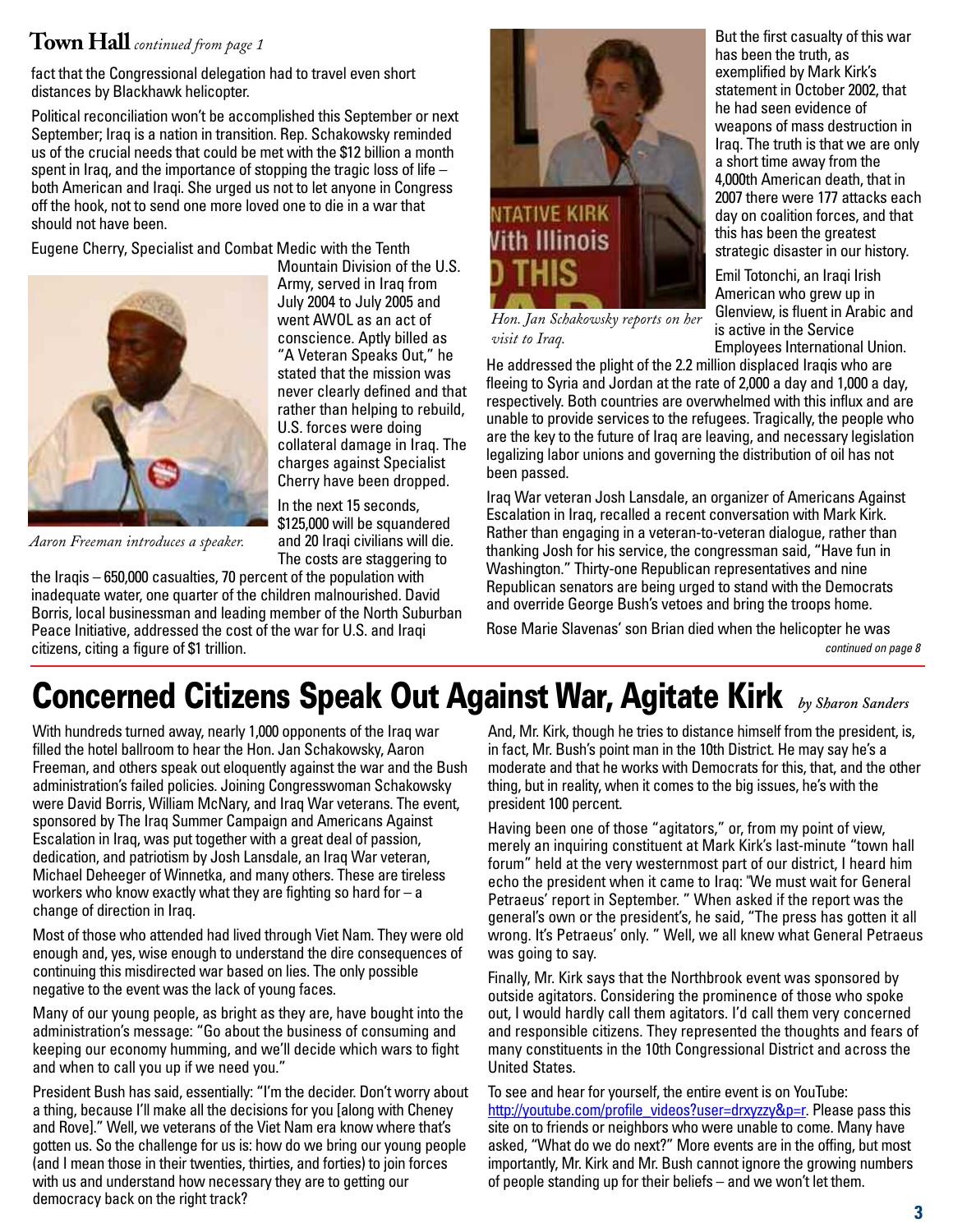### **Tenth Dems U October 2007 Class Schedule**

**Register today at [www.TenthDemsU.org](http://www.TenthDemsU.org)**

### **Tips for Talking to Republicans (and others who need convincing)**

**Date:** Saturday, October 6, 10:30 a.m. **Location:** Wheeling/Palatine Township Democratic Headquarters, 1310 W. Northwest Highway, Arlington Heights **Instructor:** *Patrick Botterman, Political Consultant, Wheeling Township Democratic Chair*

It's bound to happen…you volunteer to help a candidate, knock on a stranger's door, and you quickly discover that the person who opens it thinks the greatest American leader ever…is Dick Cheney.

What you might want to say, and what you should say, are two different things. In this Tenth Dems Unversity class, veteran political consultant Patrick Botterman, who also chairs the Wheeling Township Democratic Organization, will give you some advice on how to talk to a Republican, and anyone else who needs convincing, as well as general tips on going door-to-door and dealing with the wonderful variety of citizens who call themselves Americans.

Once you get some advice, it's time to put your newly acquired knowledge to work. In the second hour of this class we will go out to some local precincts, talk to residents and ask them to sign a petition to

get local Democrats on the ballot. You can help for an hour, or as long as you want. Be sure to come to class in casual, but neat, clothing, and wearing a pair of comfortable shoes.

This class is designed for people who want to help candidates with one of the most important parts of a political campaign …reaching voters with the candidate's message.



A POLITICAL PARTY SCHOOL

If you've ever wanted to help a candidate by walking door-to-door, making phone calls, or just by convincing the stranger who comments on the bumper sticker on your car, this is a great opportunity to learn how to approach people with a political message.

### **Using Reproductive Rights to Win Elections**

### **Date:** Tuesday, October 9, 7:00 p.m.

**Location:** Highland Park Community House, 1991 Sheridan Road, Highland Park **Instructor:** *Terry Cosgrove, President & CEO of Personal PAC*

No matter what the election cycle, no matter what the office, there is practically nothing in politics that unifies a candidate's base, or blasts it apart, more than the issue of abortion rights. The preceding years have seen candidates rise and fall on this issue, and this coming election may prove to be no different.

But despite the heated rhetoric from the other side, pro-choice candidates do not need to be afraid to speak their minds on this issue. Terry Cosgrove, President and CEO of Personal PAC, one of the leading prochoice political organizations in Illinois, explains why in this Tenth Dems University class on "Using Reproductive Rights to Win Elections." He will explain how a candidate's support for a woman's right to choose can be an election asset. He will also discuss how a new Illinois General Assembly, a new president, a new Congress, the make-up of the Supreme Court, and the threat to Roe v. Wade are combining to make this a vital election for pro-choice advocates.

> *TDU students listen attentively to instructor Steve Sheffey on September 6th at Pro-Israel Politics in the 10th District.*

### **Have You Heard the One About George W. Bush… Comedy and Politics**

**Date:** Tuesday, October 16, 7:00 p.m.

**Location:** Vernon Area Public Library, 300 Olde Half Day Road, Lincolnshire **Instructor:** *Aaron Freeman, Comedian, Journalist, Political Commentator*

From vice presidents spelling "potatoe," to vice presidents shooting friends in the face, politicians have always provided comedians with plenty of good material. But today, with cable TV producing programs like "The Daily Show" and "The Colbert Report," and websites and blogs creating humorous videos, and with creative jokes and cartoons circulated from friend to friend via e-mail, this seems to be the golden age of political humor…and having George W. Bush in the White House certainly doesn't hurt.

Comedian and journalist Aaron Freeman has made a career of finding humor in the headlines and in the people who serve in public office. He is a stand-up comedian, a writer of comedy sketches, a cartoonist, blogger, and radio commentator. In this course, he will take a look at the history of comedy in politics and the role that comedy plays in today's political world – and give everyone in attendance several good laughs along the way.

### **Is This Any Way to Elect a Commander-In-Chief? The 2008 Presidential Election**

#### **Date:** Thursday, November 1, 7:00 p.m.

**Location:** Wilmette Public Library, 1242 Wilmette Avenue, Wilmette **Instructor:** *Paul Green, WGN radio political analyst, Professor, and Director of the Institute of Politics at Roosevelt University*

Iowa, New Hampshire, Michigan, Florida, South Carolina, and then 18 other states (including Illinois) on February 5th. Is this any way to elect a commander-in-chief? Like it or not, the presidential primary season is fast approaching, and in just three months after this class meets, both major parties may already have a presidential nominee.

Paul Green is a political pundit. He is the Director of the Institute of Politics and a Professor at Roosevelt University, and also a political analyst on WGN radio. In this Tenth Dems U class he will help us understand the nomination process and what it's likely to mean in America's search for a new president. He will also take a look at the past several presidential elections and explain how 2008 will likely be similar, but also different.

If the names Duncan Hunter, Tom Tancredo, and Mike Gravel don't ring a bell; if you're hoping to find out more about Hillary, Mitt, and Barack than just the first names on their bumper stickers; and, if you're confused about which Republican really was a prosecutor in New York and which one only played one on TV, then this class can help you sort it out…and maybe even help you make your decision at the polls in just three short months.

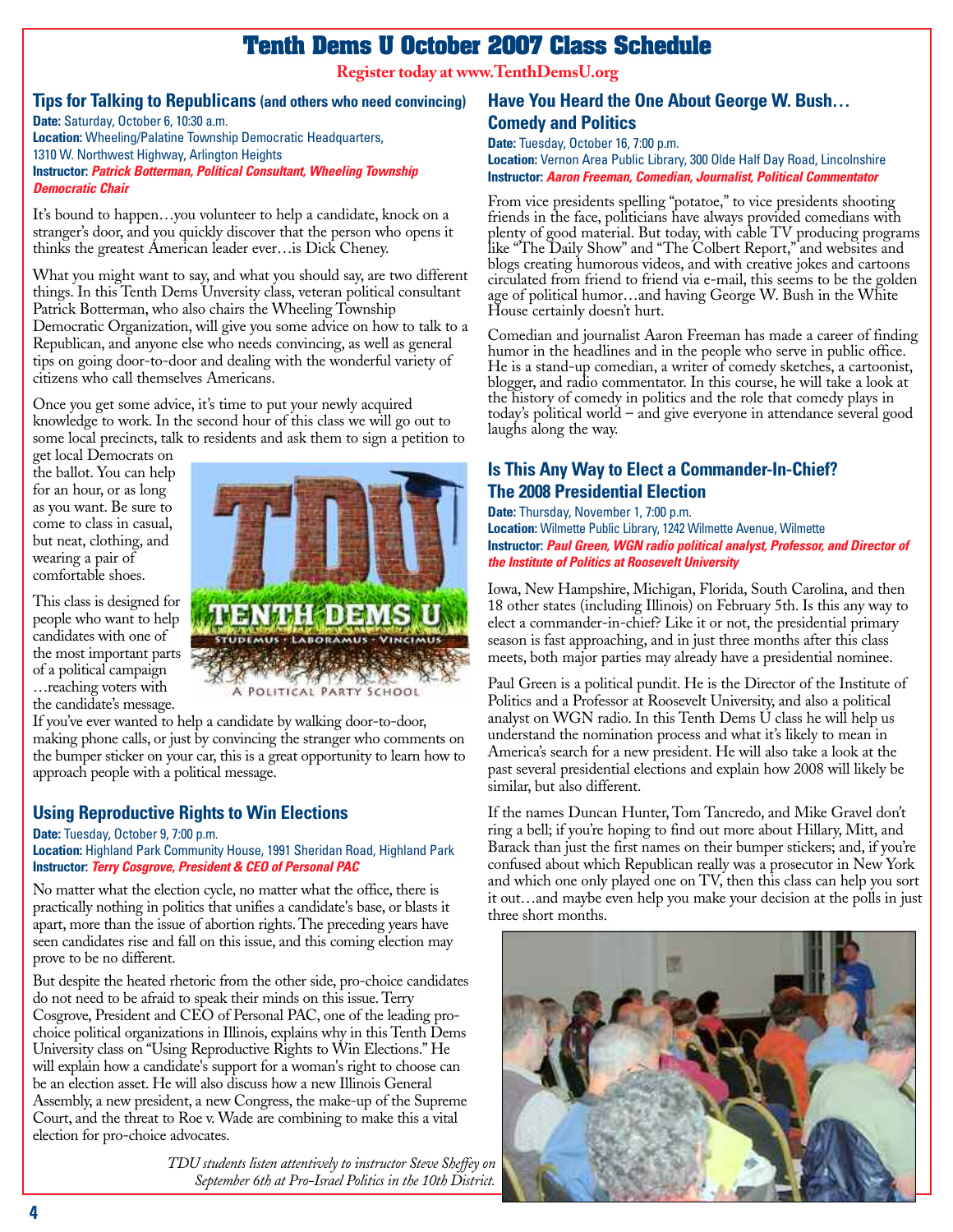# **Rain Water: Is it Garbage or a Liquid Asset?** *By Debra Shore*

Why are we using drinking water that has been filtered, treated, and piped to our faucet to irrigate our gardens and flowerbeds when we could be using perfectly good water delivered free to our door by Nature instead? For a variety of reasons, a simple rain barrel connected to your downspout to capture rainwater off your roof makes a lot of sense.

Rain barrels are becoming increasingly popular among homeowners throughout the Chicago metropolitan area. Harvesting rainwater saves money and it's good for the environment. If you use rainwater collected in rain barrels to water your garden or even to wash your car, you are not using – or paying for – filtered, treated drinking water. And the captured rain, when used to water your

garden, then helps to recharge our underground aquifers rather than flowing into the sewers as it would during a storm. Most rain barrels come with a screen to prevent mosquitoes from breeding.

**Roadmap to Victory** *continued from page 1*

emotion rather than reason or to campaign negatively. There is nothing wrong with emotional appeals or negative advertising, as long as they are true. Westen points out that whether an appeal is rational or emotional, or positive or negative, is completely independent of whether it is ethical.

And when we are attacked, we must respond. Westen quotes Bill Maher's quip that "ever since Michael Dukakis was asked how he'd feel if his wife got raped and he said 'whatever,' the Democrats have been the party that speaks softly and carries Massachusetts."

There are some voters who are concerned about particular issues, and that's what websites are for. But in mass advertising, we cannot be afraid to go negative and go negative often, and to respond forcefully and quickly when we are attacked. Simply trotting out a list of issues and specifics is not enough. Rather, we must connect with the emotions and values of the electorate and use specifics to support the connections we make with voters.



### **Where can you get one?**

I am happy to report that the Metropolitan Water Reclamation District has a new program to sell rain barrels at a very reasonable rate to suburban residents. Starting in October, rain barrels will be available for purchase and pick-up at the MWRD's North Side plant (at Howard and McCormick in Skokie).

Watch the District's website – [www.mwrd.org – f](http://www.mwrd.org)or details about this program, or send me an e-mail and I will let you know the details as soon as we have them ([debra@debrashore.org](mailto:debra@debrashore.org)).

Why not start making deposits in your own water bank? It's one investment that makes total sense.

Westen describes recent losing Democratic presidential campaigns in detail to illustrate these points, but the lessons he provides apply to our own 10th District as well. Following Westen's advice, we should continue to describe Mark Kirk's unprincipled flip-flops on various issues in our newsletter, but we should also design brochures and ads that focus on what Kirk is – an unprincipled flip-flopper – and that use his lack of stands on various issues to illustrate that point, not as ends in themselves. We need to define Kirk for the electorate early on.

We also need to remind voters again and again of Kirk's vote on the Terry Schiavo Restoration Act, when he flew back to Washington and voted for the federal government to forcibly insert a feeding tube into a woman in a vegetative state against the wishes of the woman's husband. We then should ask our voters if that vote made them proud that Mark Kirk was their Congressman.

Buy the book or borrow it from your library. The candidate who will beat Mark Kirk will be the candidate who incorporates the advice of *The Political Brain* into the fabric of his campaign.



*Town Crier Ron Weiner read articles of impeachment against President Bush and Vice President Cheney before more than 75 people who gathered in Free Speech Park on September 9th in Highland Park. Attorney and impeachment authority Jed Stone also spoke at the event, A Call for Impeachment, sponsored by the North Shore Women for Peace.*



*Lake County Coroner Dr. Richard Keller and Lake County Sheriff Mark Curran led led the Tenth Dems U class, CSI: Lake County,on September 17th.*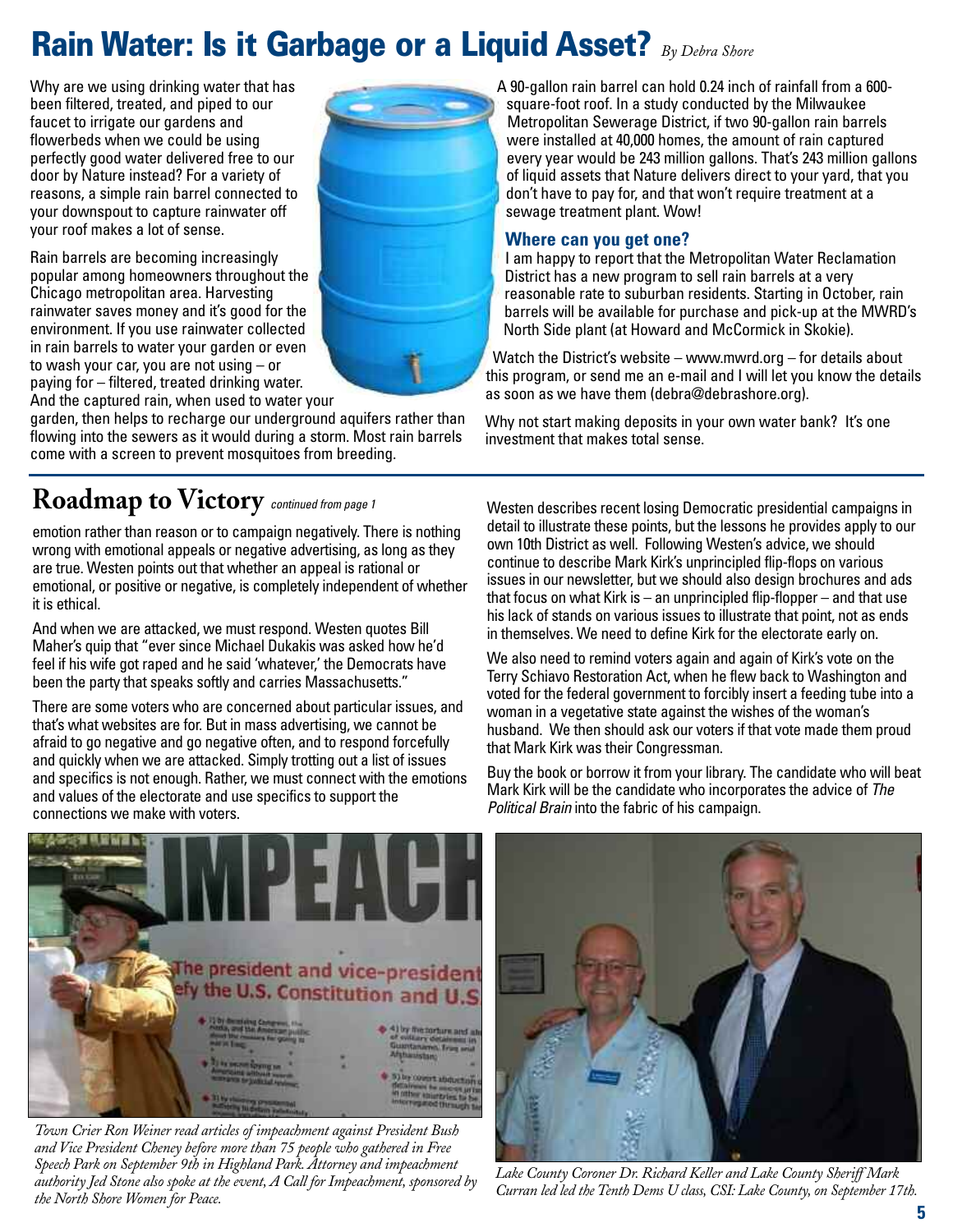# **Kirk Unmasked: How Firm is Kirk's Belated Support for Children's Health?**

### *This is the fifth in an ongoing series of reports on Mark Kirk's voting record in the 110th Congress*

As public support for the ultraconservative policies of the Bush-Cheney administration sinks to a new low – a mere 33 percent of Americans now approve of the way President Bush is doing his job according to the latest (September 30) Washington Post-ABC News poll – many Republican officials, especially those facing tough reelection campaigns in 2008, increasingly are seeking to distance themselves from the White House.

This might explain why Republican Congressman Mark Kirk, after supporting the Bush-Cheney agenda for so much of the past seven years, now, all of a sudden, is reversing his position on a handful of high-profile issues. Most recently, Kirk flip-flopped on the Children's Health and Medicare Protection (CHAMP) Act. After voting against an ambitious House version of the bill on August 1, Kirk joined 220 House Democrats and 44 other House Republicans in voting for a compromise version of the CHAMP Act on September 25.

The compromise package, hammered out during weeks of vigorous debate between House and Senate leaders, closely resembles the bill that passed the Senate in August and differs significantly from the earlier House bill. Most notably, the latest version of the CHAMP Act jettisoned provisions contained in the original House bill that would have reversed recent Republican attempts to privatize Medicare by phasing out private Medicare Advantage plans. These plans, which pay premiums to the insurance companies that administer them, cost the government considerably more than traditional, fee-for-service Medicare. The current version of the CHAMP Act also excludes numerous provisions that Democrats designed to improve Medicare benefits (including better

prescription drug coverage), while lowering beneficiaries' out-of-pocket costs.

The Medicare provisions were

stripped from the bill during the Senate debate in mid-August, making it possible for Republicans to support the CHAMP legislation without having to take a stand against health insurers. In fact, America's Health Insurance Plans, the country's largest insurance lobbying group, endorsed the compromise bill.

As it currently stands, the CHAMP Act expands the State Children's Health Insurance Program, or SCHIP, by \$7 billion a year over the next five years and would boost the program's enrollment to 10 million children, up from 6.6 million. The bill provides for better allocation of funds to contain the shortfalls that prevent children from receiving coverage. It also gives states outreach and enrollment tools, and adds dental and mental health benefits to the basic package of SCHIP benefits. The program's expansion is to be financed through a 61-cent increase in the federal tax on a pack of cigarettes.

President Bush vetoed the compromise bill on October 3rd. As residents of the Illinois 10th Congressional District surely should have learned by now, we cannot count on Mark Kirk to break with George W. Bush and vote to override any veto. This is especially clear in the case of the CHAMP Act, given Kirk's August vote against expanding access to children's health care. Only when a Democrat represents our district will we have a congressman we can trust to provide consistent and unwavering support for health insurance for the more than 10 million children who will benefit from reauthorization and expansion of SCHIP.

# **Get the Perfect Gift for Family or Friends**

*Celebrate any joyous occasion –or just treat yourself–with the hat that commemorates this upcoming joyous occasion:*

# **01.20.09 – Bush's Last Day**

To order by phone, call 847-266-VOTE (8683). Or place your secure, online credit card order at <http://www.tenthdems.org/index.php/800>

# **Buy 1 hat for \$20 or 2 hats for \$40**

and pay just \$4 more for shipping and handling (same low S+H cost for one hat or two)

## **Buy 3 hats for \$60 and get free shipping! Get 5 hats for \$95 plus free shipping!**

To order by mail, send check or money order, along with your phone number and shipping information to:

> Tenth Congressional District Democrats P.O. Box 523 , Deerfield, IL 60015

Please make your check payable to: **Tenth Congressional District Democrats**

Paid for by the Illinois Tenth Congressional District Democrats, P.O. Box 523, Deerfield, IL 60035 and not authorized by any candidate or candidate's committee. Contributions are not tax-deductible. Corporate contributions are not allowed.





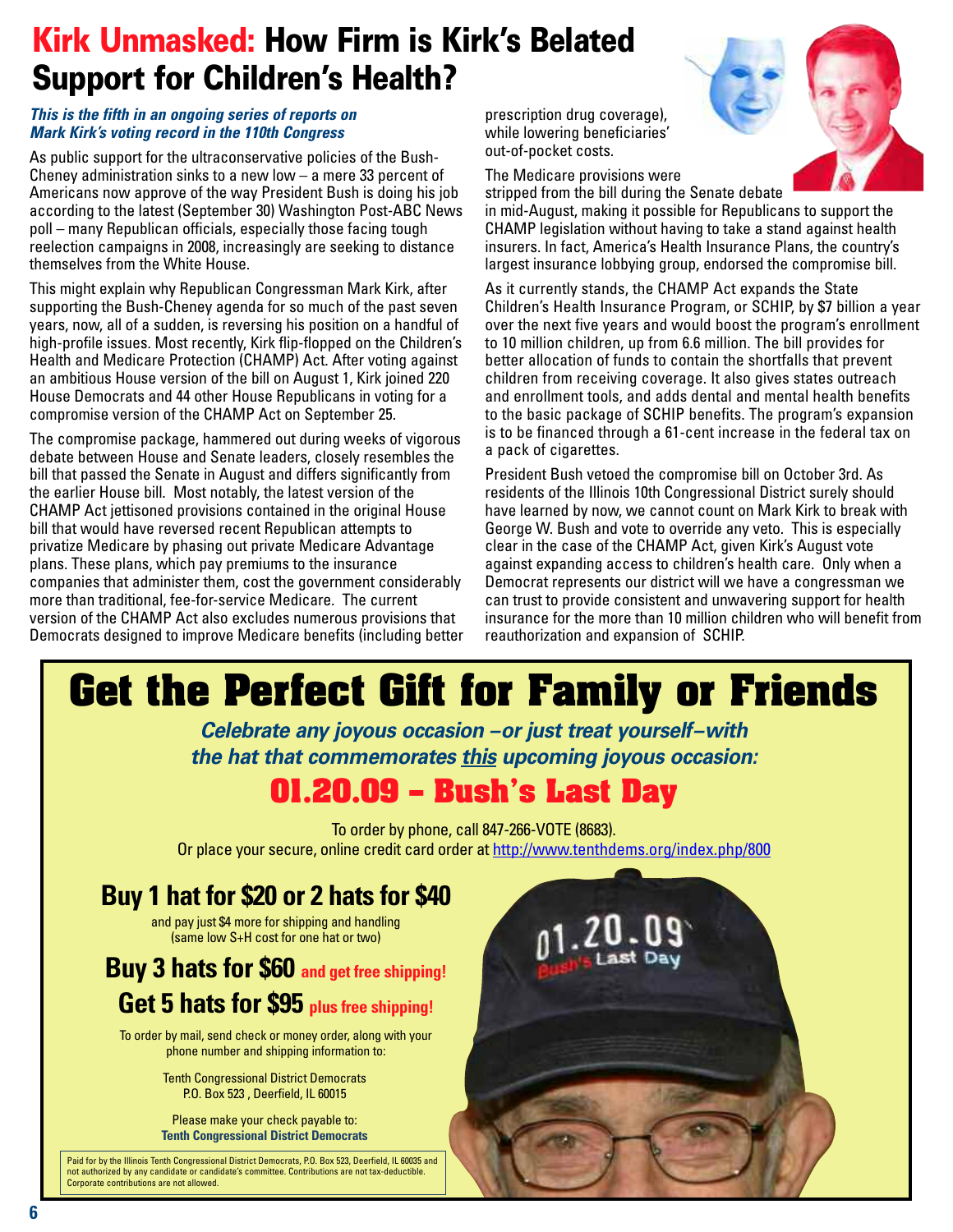# **Big Oil vs.The People** *EPA under Bush Administration in Big Oil's Pocket*

### *by George Rosenblit*

On July 15, the *Chicago Tribune* published an article entitled, "BP gets break on dumping in lake," outlining how expansion at British Petroleum's Whiting, Indiana, refinery would increase pollution in Lake Michigan. This information set off protests from politicians,

environmentalists, and the public (over 10,000 letters) asking BP not to

dump. In the face of this strong opposition, Bob Malone, Chairman of BP America, has backed down, for now. But BP still has a valid permit that it could decide to use at any time.

BP solicited and obtained a permit from Indiana regulators to dump 54 percent more ammonia and 35 percent more sludge into Lake Michigan every day. To enable it to do this, BP was exempted from State of Indiana environmental laws and was given the green light by the U.S. Environmental Protection Agency (EPA).



There is no valid reason for Indiana regulators to issue a permit that puts human lives at risk. Yet they won't rescind it.

Then, on August 28, the *Tribune's* headline read, "BP gets break on soot limits," and it stated further that, "Indiana decision insulates firm from new federal rules"! What is going on? It's obvious that BP is not interested in community health. The hundreds of millions of dollars it has spent on self-promotion as a "green" company has been wasted. Its image has been tarnished. That amount of money could have been used more effectively if it were used to correct the hazards.

And what is Indiana's motivation to put its own citizens, as well as those of neighboring states, at risk?

Unfortunately, we no longer can trust enforcement of the U.S. EPA's regulations to safeguard our health.

The March 6, 2004 issue of *The New York Times* contained a front page article entitled, "How Industry Won the Battle of Pollution Control at E.P.A." *The Times* reported that Bush and Cheney accepted close to

\$7.5 million from the electric power industry and yielded to the pressure exerted by that industry. The administration ignored the recommendations of the career regulators in the EPA, which led to the resignations of key personnel, including Bush's own choice to head the agency, former New Jersey governor Christie Todd Whitman. Subsequently, the Republican-dominated Congress, in which our own Mark Kirk was a majority whip, repeatedly passed legislation weakening environmental protections – providing favors to large corporations that inured to the detriment of our citizens' well-being.

BP's effluent into Lake Michigan is toxic waste. Ammonia promotes the growth of algae, which depletes oxygen, thereby killing fish. The sludge contains heavy metals, including mercury, which through chemical interaction in the lake is converted to methyl mercury, a neurotoxin. Methyl mercury enters the food chain through small aquatic creatures that are eaten by fish. As small fish are eaten by larger fish, the methyl mercury becomes more concentrated.

Methyl mercury is one of the few chemicals that can pass through the blood-brain barrier. The EPA has reported, "Adult

exposure to relatively high levels of methyl mercury through fish consumption can result in numbness or tingling of the extremities and loss of coordination. Exposure of the developing fetus through maternal intake of contaminated fish can result in neurologic developmental abnormalities in cognitive and motor functions." When corporations like BP are permitted to discharge these effluents into our waterways, we must limit our consumption of fish to minimize the toxic effects of methyl mercury on ourselves and our children.

The fine particles in soot can cause lung and heart illnesses in people of all ages, especially the elderly, and can be responsible for shortened life spans.

The best way to make the EPA responsive to human needs rather than corporate greed is to ensure that we have a strong Democratic majority in Congress. We can start here in the 10th District by electing a Democratic congressman who will pursue policies that are in the best interests of all Americans, not just those in the top two percent of earners.

# **Bush's Insanity:** *No End in Sight*

### *by Sharon Sanders*

If you haven't seen the powerful new documentary *No End in Sight* , you should. In fact every American should see it – but they won't. The theater I saw it in had about thirty people in the audience, most of whom could barely make it up the stairs – not a young person in sight. And as we left the film, I saw familiar faces, the same faces I had seen at numerous Democratic events in the past few years.

*No End in Sight* is about the decision-making, or lack thereof, that went into the invasion of Iraq. It is told through the eyes of "defectors" and "pink-slipped" ex-compatriots of the Bush administration – each one blaming the other for the lack of a realistic plan for Iraq once Hussein was toppled because of alleged WMDs.

There was no shortage of blame being deflected to Paul Bremer (who refused to be interviewed) and those at the top who had lost any sense of reality about conditions on the ground. Bremer, who has been given full "credit" by the administration for dismissing the Baathist army and Hussein's Palace Guards, and thus putting



*Scene from the movie* No End In Sight *with three architects of the Iraq debacle.*

approximately 100,000 men out of jobs and adding to the anger and discontent in the streets, was forced to stand alone as the primary